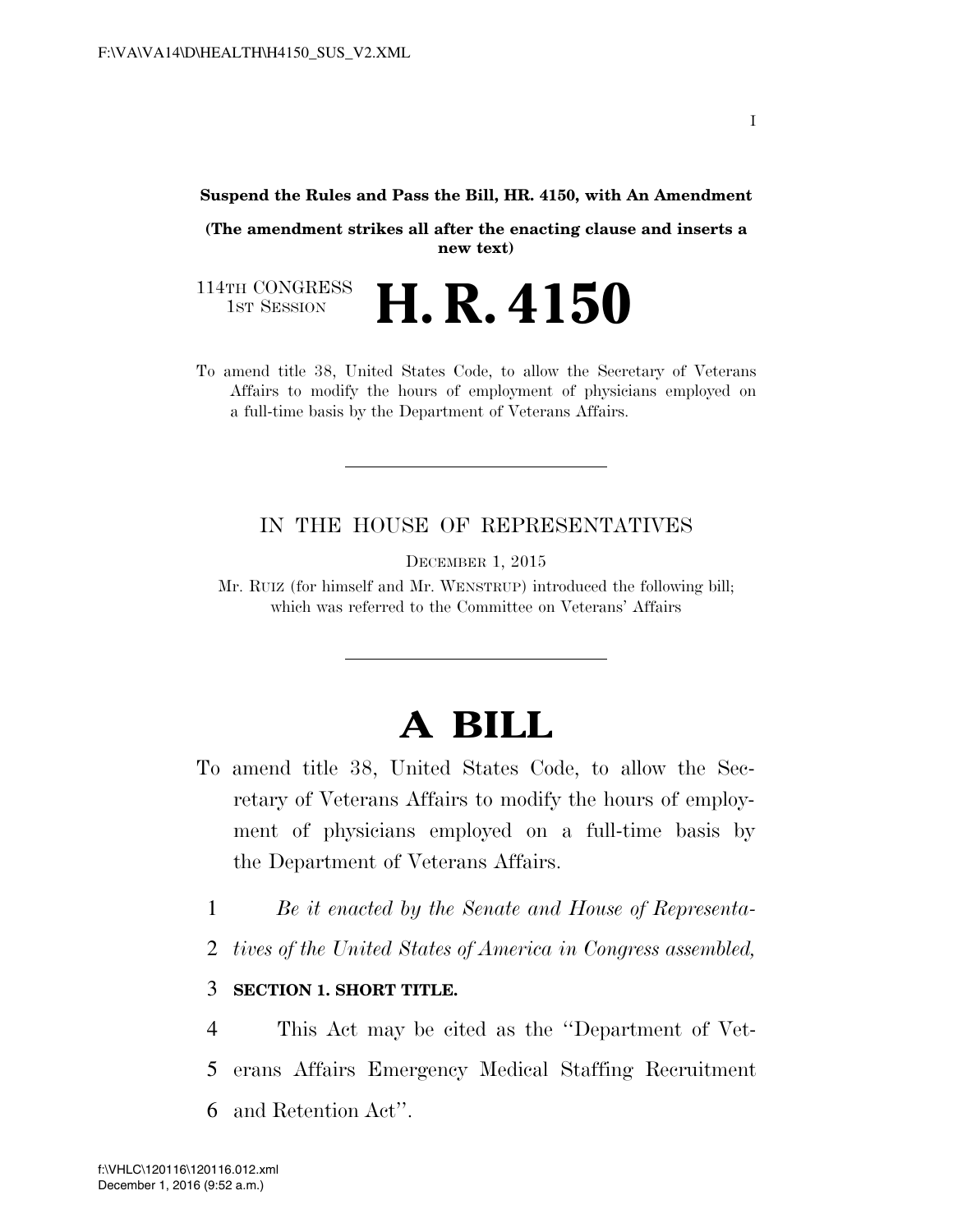| 1 SEC. 2. MODIFICATION OF HOURS OF EMPLOYMENT FOR |
|---------------------------------------------------|
| PHYSICIANS EMPLOYED BY THE DEPART-                |
| <b>MENT OF VETERANS AFFAIRS.</b>                  |

 Section 7423(a) of title 38, United States Code, is amended—

 (1) by striking ''(a) The hours'' and inserting "(a)(1) Except as provided in paragraph (2), the hours''; and

 (2) by adding at the end the following new paragraph:

 $\frac{1}{2}(2)$  (A) Upon the advance written request of a cov- ered physician, the Secretary may modify the hours of em- ployment for a physician appointed in the Administration under any provision of this chapter on a full-time basis to be more or less than 80 hours in a biweekly pay period, subject to the requirements in subparagraph (B). For the purpose of determining pay, such a physician shall be deemed to have a biweekly schedule of 80 hours of employ-ment.

20 <sup>"</sup>(B) A physician with an irregular work schedule es- tablished under subparagraph (A) shall be obligated to ac- count for at least 2,080 hours of employment (through performance of work or use of leave or paid time off) in a calendar year.

 ''(C) The Secretary may prescribe regulations to im-plement this paragraph, including regulations making ad-